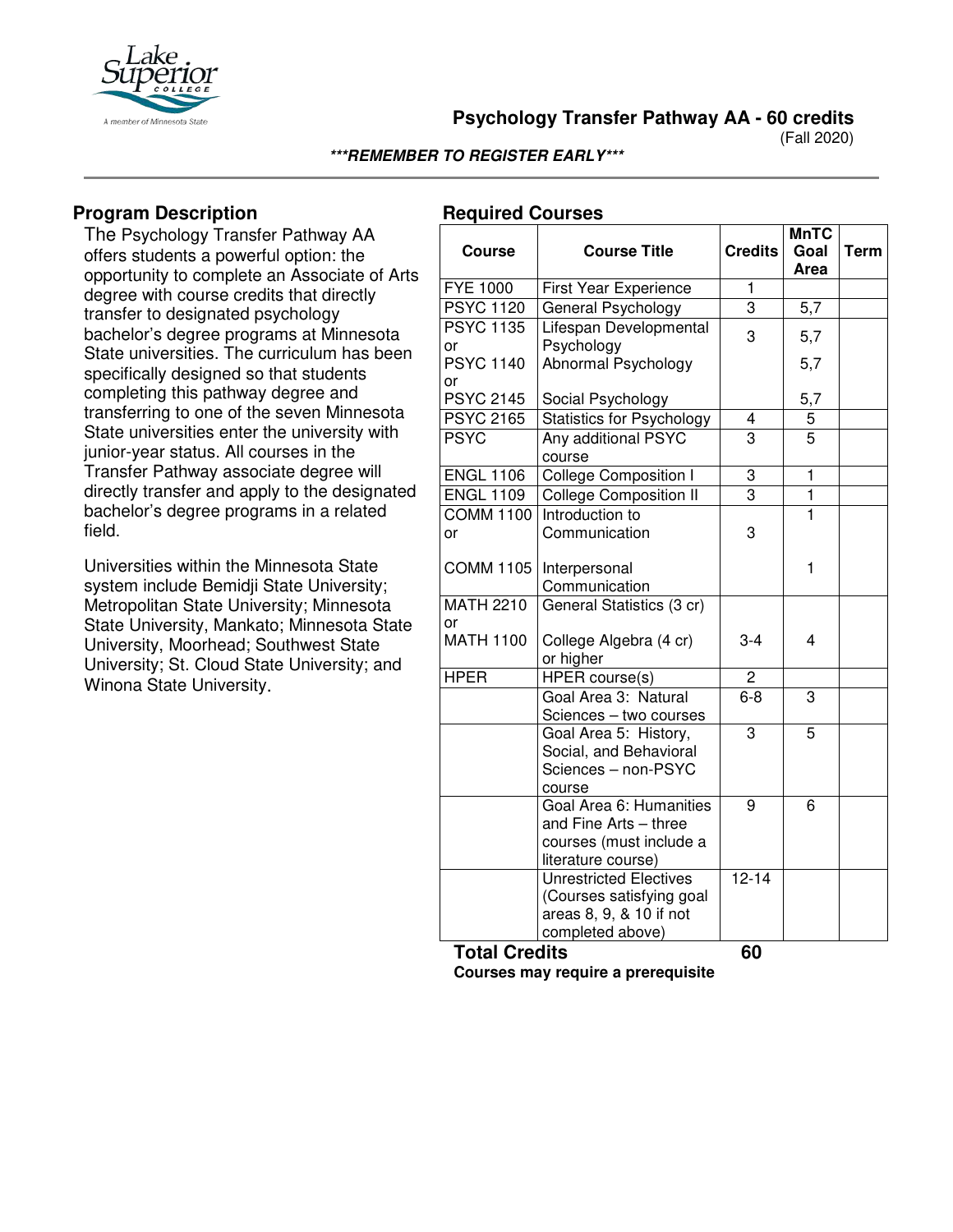

(Fall 2020)

#### **\*\*\*REMEMBER TO REGISTER EARLY\*\*\***

#### **Program Outcomes**

A student completing Lake Superior College's Minnesota State Transfer Pathway in Psychology (AA) and transferring into a designated bachelor's program in psychology at a Minnesota State university will have junior standing and may complete the bachelor's degree within an additional 60 credits. This transfer pathway degree will transfer to the following designated baccalaureate degree majors:

At Bemidji State University:

Psychology, BA/BS

At Metropolitan State University: Psychology, BA

At Minnesota State, Mankato: Psychology, BS

At Southwest State University: Psychology, BA

At St. Cloud State University: Psychology, BA Community Psychology, BS

At Winona State University: Psychology, BA – Options A & B

At Minnesota State, Moorhead: Psychology, BA

In order to graduate and be guaranteed admission to a Minnesota State university's designated program in psychology you must earn an overall grade point average as indicated by the university to which you will transfer.

## **Pre-program Requirements**

Successful entry into this program requires a specific level of skill in the areas of English, mathematics, in reading. Program entry will depend, in part, on meeting the prerequisites listed below.

Reading/English: College Level Mathematics: The Accuplacer results will indicate the necessary math course/s needed to complete this program.

There are other ways to qualify. Visit [LSC Accuplacer](https://www.lsc.edu/accuplacer/) (lsc.edu/Accuplacer) to find out more.

For interpretation of test results and selection of appropriate coursework; or general information about the program, admissions, financial aid, and getting started at LSC, contact the *[professional advising team](mailto:pat@lsc.edu)* (pat@lsc.edu) at 218-733-7601

For more information about the Psychology Transfer Pathway AA degree including course descriptions, course prerequisites, and potential career opportunities, see the <https://degrees.lsc.edu/psychology-transfer-pathway/> (https://degrees.lsc.edu/psychology-transfer-pathway/)

**or**

Contact Faculty [Susan Brashaw](mailto:susan.brashaw@lsc.edu) (susan.brashaw@lsc.edu)